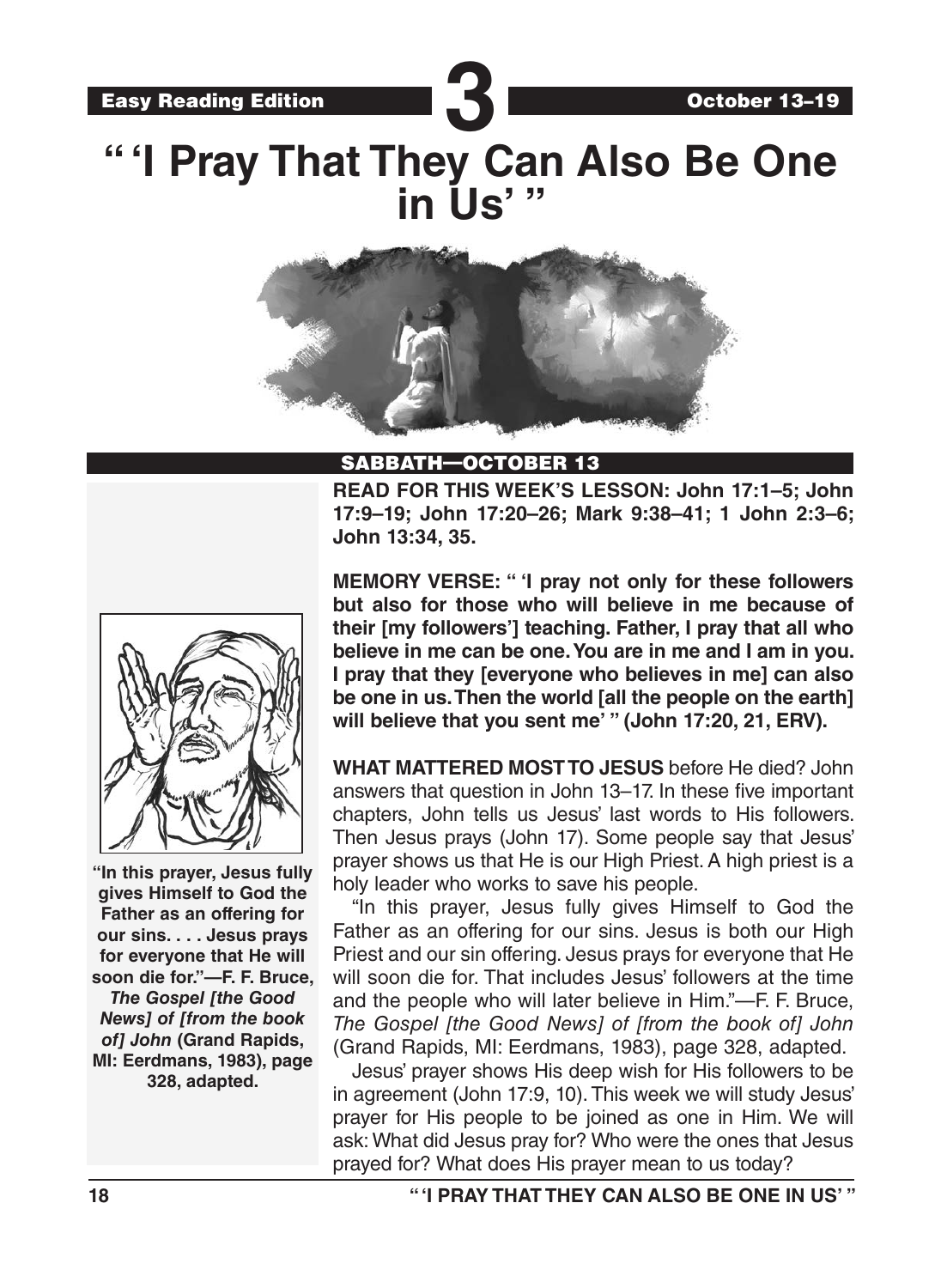# SUNDAY—OCTOBER 14 Lesson 3

#### **JESUS PRAYS FOR HIMSELF (John 17:1–5)**

Let us look more closely at Jesus' prayer for us as our High Priest. You will remember from yesterday's study that a high priest is a holy leader who works to save his people. Jesus' prayer is divided into three parts. First, Jesus prays for Himself (John 17:1–5). Next, Jesus prays for His followers (John 17:6–19). Finally, Jesus prays for the people who will later believe in Him (John 17:20–25).

#### **Read Jesus' prayer for Himself in John 17:1–5. What does Jesus pray for? What does this prayer mean to us?**

Jesus asks God to help Him. In the past, Jesus said that it was not the right time for Him to die (John 2:4; John 7:30; John 8:20). But He knows that now is the right time for Him to offer to die for our sins. Jesus needs God to make Him strong. Then Jesus can complete His work on earth. This awful time in Jesus' life is a time for prayer.

Jesus will give His Father glory by doing everything that God asks Him to do. Jesus must accept the Cross. What does that mean: "Jesus must accept the cross"? Does it mean that Jesus had no choice? No. It means that Jesus chose to use the power that God gave Him. Jesus used His power to choose to die for us. So, Jesus did not die against His wishes. He was willing to die to give His Father glory. The Cross was the reason why Jesus was born as a human. He came in a human body and chose to die on the cross for the sins of everyone on earth.

#### **John 17:13 tells us what everlasting life is. What is it? What does it mean to know God?**

Jesus tells us that everlasting life comes from knowing our God. Our knowing God comes from understanding what Jesus did at the Cross. We get this understanding about Jesus when we connect with God the Father. As humans, we often limit our knowledge to facts and information. But Jesus wants to show us that real knowledge is very deep. It is a real, personal connection with God. Jesus came to this earth to guide us humans in our search for knowledge about God and to help us find agreement and peace.

# **What is the difference between knowing about God and really knowing who God is?**



**Jesus tells us that everlasting life comes from our knowing God. Our knowing God comes from understanding what Jesus did at the Cross.**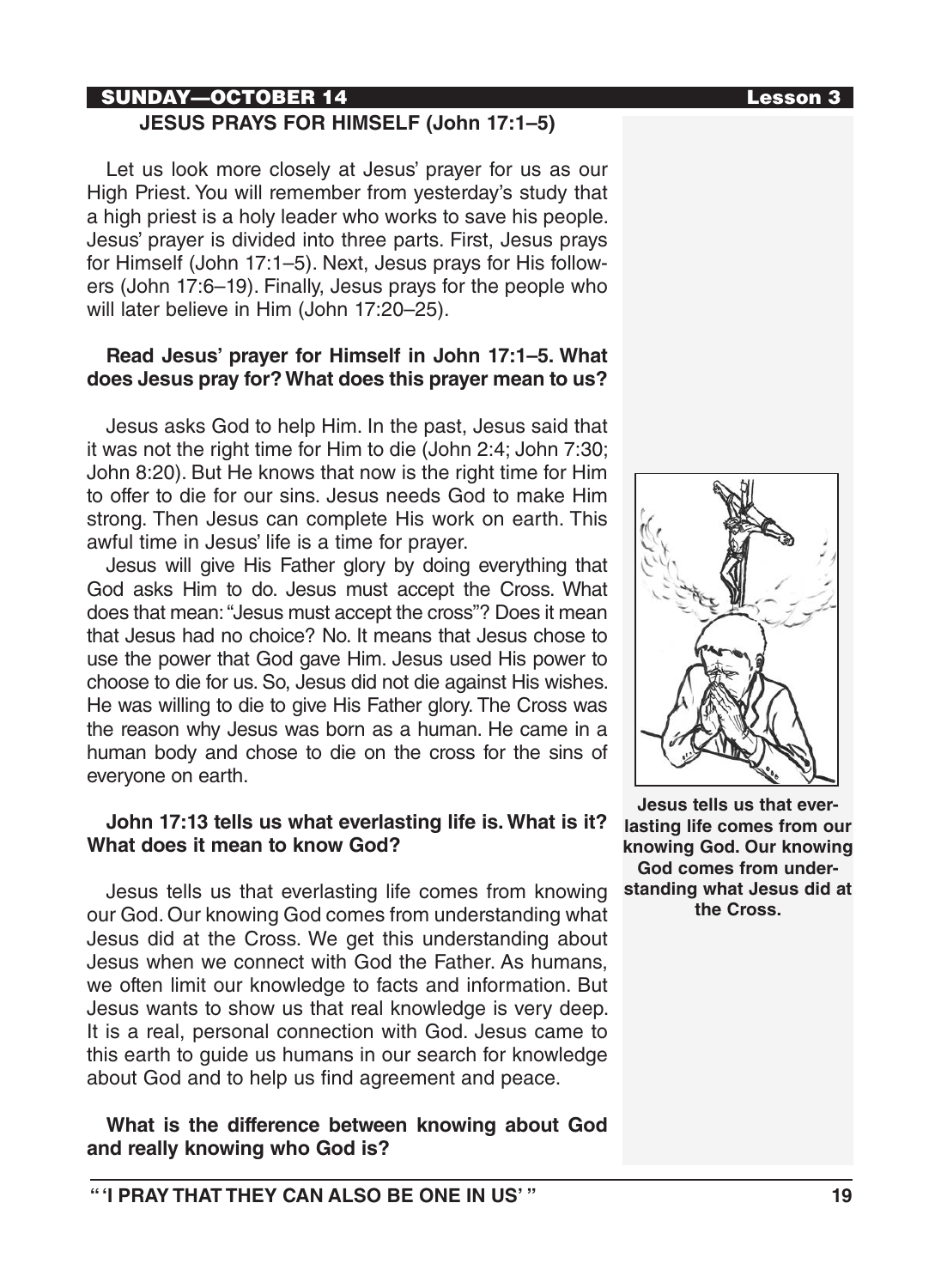# Lesson 3 MONDAY—OCTOBER 15

# **JESUS PRAYS FOR HIS FOLLOWERS (John 17:9–19)**

#### **In John 17:9–19, Jesus prays for His followers. What does Jesus ask God the Father to do for them?**

After Jesus prays for Himself, He prays for His followers. Jesus' followers are in danger of losing their faith in Him in the days ahead. Jesus will no longer be with them. So, He asks God the Father to take care of them.

Jesus asks the Father to protect His followers from the evil on this earth. Jesus does not pray for the people on this earth who are against God's plan for His people (1 John 5:19). But the earth is the place where Jesus' followers will serve Him. So, Jesus prays that God will keep His followers safe. Yes, Jesus cares deeply about everyone. He is the Savior. His death is for everyone who believes in Him. But the success of the Good News depends on His followers who will go and preach about it to other people. That is why Jesus prays for His followers. Jesus prays that the devil will not defeat them (Matthew 6:13).

But Satan already defeated one of Jesus' followers: Judas. Earlier that evening, Jesus told His followers that one of them chose to turn against Him (John 13:18–30). Jesus even told His followers that the Bible warned about it before it happened (Psalm 41:9). Judas was not forced to turn against Jesus. During the Last Supper, Jesus showed Judas love and offered him friendship (John 13:26–30). "At the Last Supper, Jesus proved He was God by showing Judas that He knew what Judas was going to do before he did it. With deep love, Jesus included Judas in the work He did for His followers. But Judas closed his heart to Jesus' love."—Ellen G. White, *The Desire of Ages*, page 720, adapted.

Jesus knows that jealousy may separate His followers as it did in the past. So, He prays for them to be joined as one in mind and heart (John 17:11). Only God can join together His people in one mind and heart. Our being joined together in this way happens because the Father and Son are joined together as One. We must be one in heart and mind so that our work for God will be a success.

As God's people, we also must fully accept Bible truth and become holy. Then we will be ready to work for Him. We must be changed by the truth that we teach to other people.

**How must we live our lives to show we are "not part of the world [the people on this earth]" (John 17:14, NIrV)?**



**We must be one in heart and mind so that our work for God will be a success.**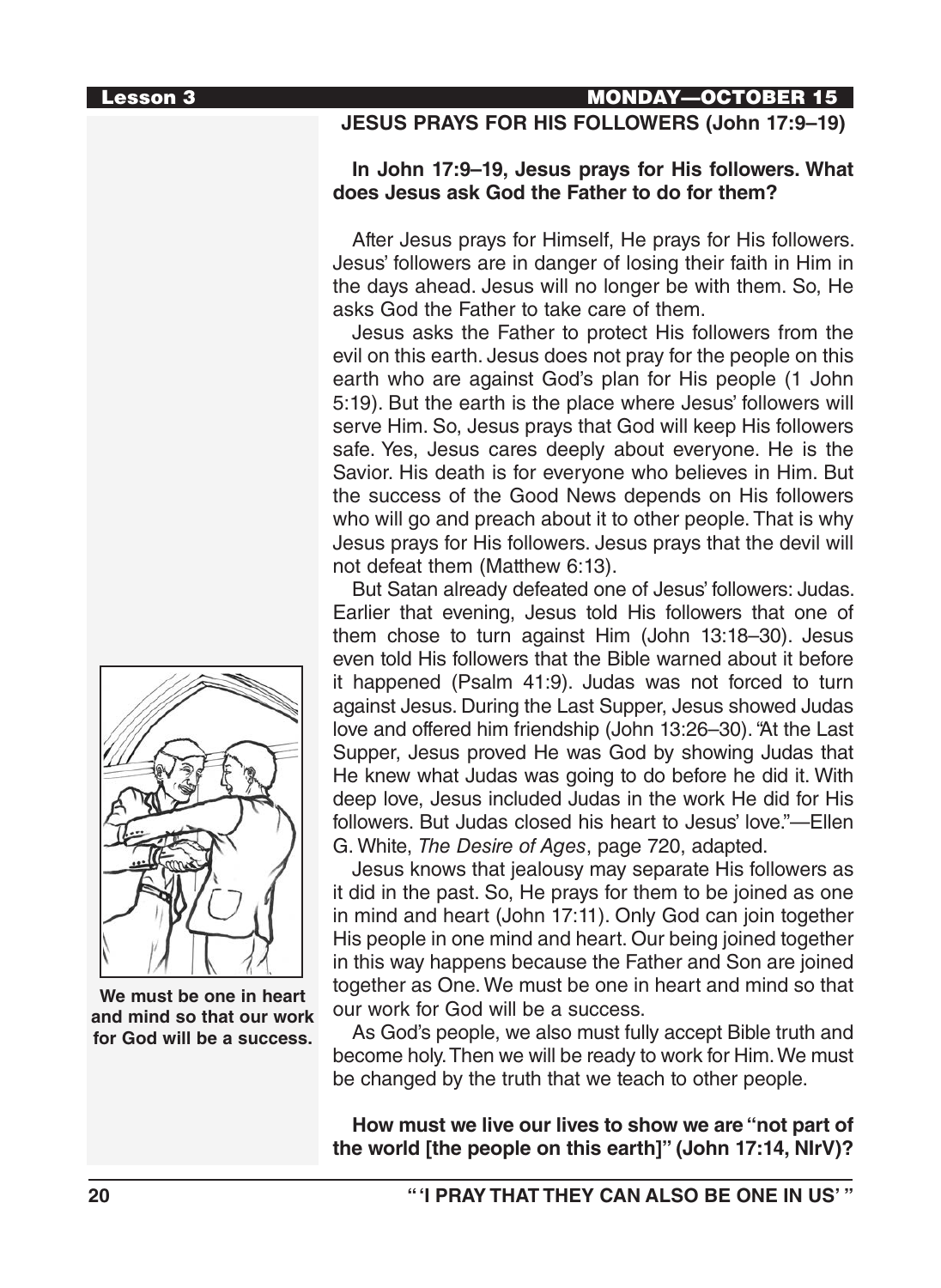# TUESDAY—OCTOBER 16 Lesson 3

# **" 'FOR EVERYONE WHO WILL BELIEVE IN ME' " (John 17:20, NIrV)**

Jesus finished praying for His followers. Then He prayed " 'for everyone who will believe in me because of their [His followers'] message' " (John 17:20, NIrV).

# **Read in John 17:20–26 about Jesus' biggest wish for His future believers. What was Jesus' wish for them? Why is it so important for His prayer to come true?**

The Father and Son are in perfect agreement. Jesus prays that His future believers will be in agreement with each other the same as the Father and the Son. What does it mean that the Father and Son are in perfect agreement? They always work together in perfect agreement in everything they do (John 5:20–23). Their hearts are joined together in love for sinners. Their love for people is so deep that the Father agreed to give His Son to save us. The Son wanted to give His life too (John 3:16; John 10:15).

Jesus prays for His followers to have the same love that the Father and Son have (John 13:35). When Jesus' followers show His love to other people, then these people will see that Jesus' followers have a real connection with Jesus and the Father. "Christians who are joined together in heart and mind show to other people that the Good News is true."—Andreas J. Köstenberger, *John* (Grand Rapids, MI: Baker Academic, 2004), page 498, adapted. Our agreement in heart and mind also is named unity. Our unity with each other will show everyone on earth that Jesus is the Savior. True unity is not something we can hide. We must show it. If people cannot see our unity, then how can they believe that the Good News about Jesus is true?

"God wants all of His people to join together as one in what they believe. Just before Jesus died on the cross, He prayed for His followers to be joined together in heart and mind, just as the Father and Son are. When the people on the earth see Jesus' followers joined together in heart and mind, they will believe that God sent Jesus to save them. Jesus prayed this wonderful, loving prayer for us. . . .

"We must pray for God to answer this prayer and make it come true in our own lives."—Ellen G. White, *Testimonies [messages] for the Church*, volume 4, page 17, adapted.

**What can we do in our lives and in our churches to build the unity that Jesus talks about?**



**"When the people on the earth see Jesus' followers joined together in heart and mind, they will believe that God sent Jesus to save them." —Ellen G. White,** *Testimonies [messages] for the Church***, volume 4, page 17, adapted.** 

**" 'I PRAY THAT THEY CAN ALSO BE ONE IN US' " 21**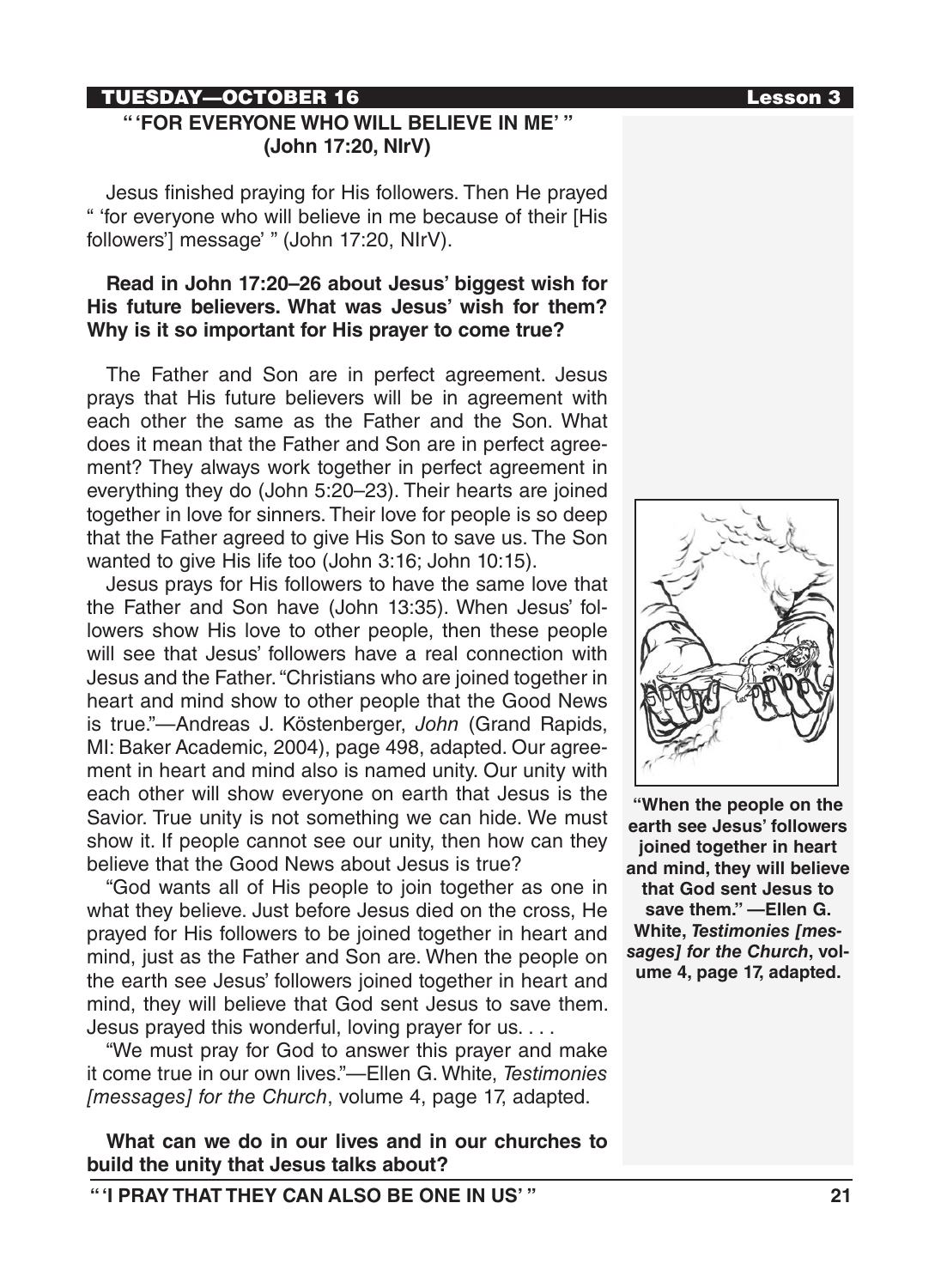Lesson 3 WEDNESDAY—OCTOBER 17

#### **AGREEMENT AMONG CHRISTIANS (Mark 9:38–41)**

**In Mark 9:38–41 and John 10:16, Jesus tells us not to judge or shut out people who do not match our idea of who His followers should be. Why does Jesus give us this warning?**

Seventh-day Adventists believe that Jesus' prayer in John 17 is a message from Him for their church to have unity. As we learned yesterday, unity is agreement between church members. Unity means that church members feel, think, and believe the same way about God. As Seventhday Adventists, we believe we must join together to do the work that God gave us: we must share the Three Angels' Messages with everyone on earth.

But what about our unity with other Christians? Does Jesus want us to connect with them? What does His prayer in John 17 tell us? The Bible is clear: God has loyal followers, even in Babylon. Babylon is a word picture for churches that have turned away from Bible truths (Revelation 18:4).

At the same time, we know from the book of Revelation that many people will turn away from Bible truth in the end time. Also, many false Christians will join together with the government to harm God's loyal followers (Revelation 13:1–17). For these reasons, Adventists have always been very careful about joining together with other churches.

So, in what ways should we connect with Christians from other churches? Here is some wise advice from Ellen G. White on the topic: "I have been shown that we must not avoid the W.C.T.U. [Women's Christian Temperance (the choice not to drink alcohol) Union (workers)]. We may join with them to share the message about the dangers of drinking alcohol. But our working with them does not mean we are not loyal to the Sabbath truth. When we work with the W.C.T.U. workers, we get the chance to show them that we like their message against alcohol. We also get their help in sharing that message. When they join with us, they will learn new truths that the Holy Spirit waits to bring to their hearts."—*Welfare [help given to the poor] Ministry [work done for God]*, page 163, adapted.

Ellen White's words give us some important rules we can follow. First, we can join with other Christians to help people. Second, when we work with other Christians, we must not give up the Bible truths that we believe. Third, we can use the chance to share Bible truths with them.



**As Seventh-day Adventists, we believe that we must join together to do the work that God gave us: we must share the Three Angels' Messages with everyone on earth.**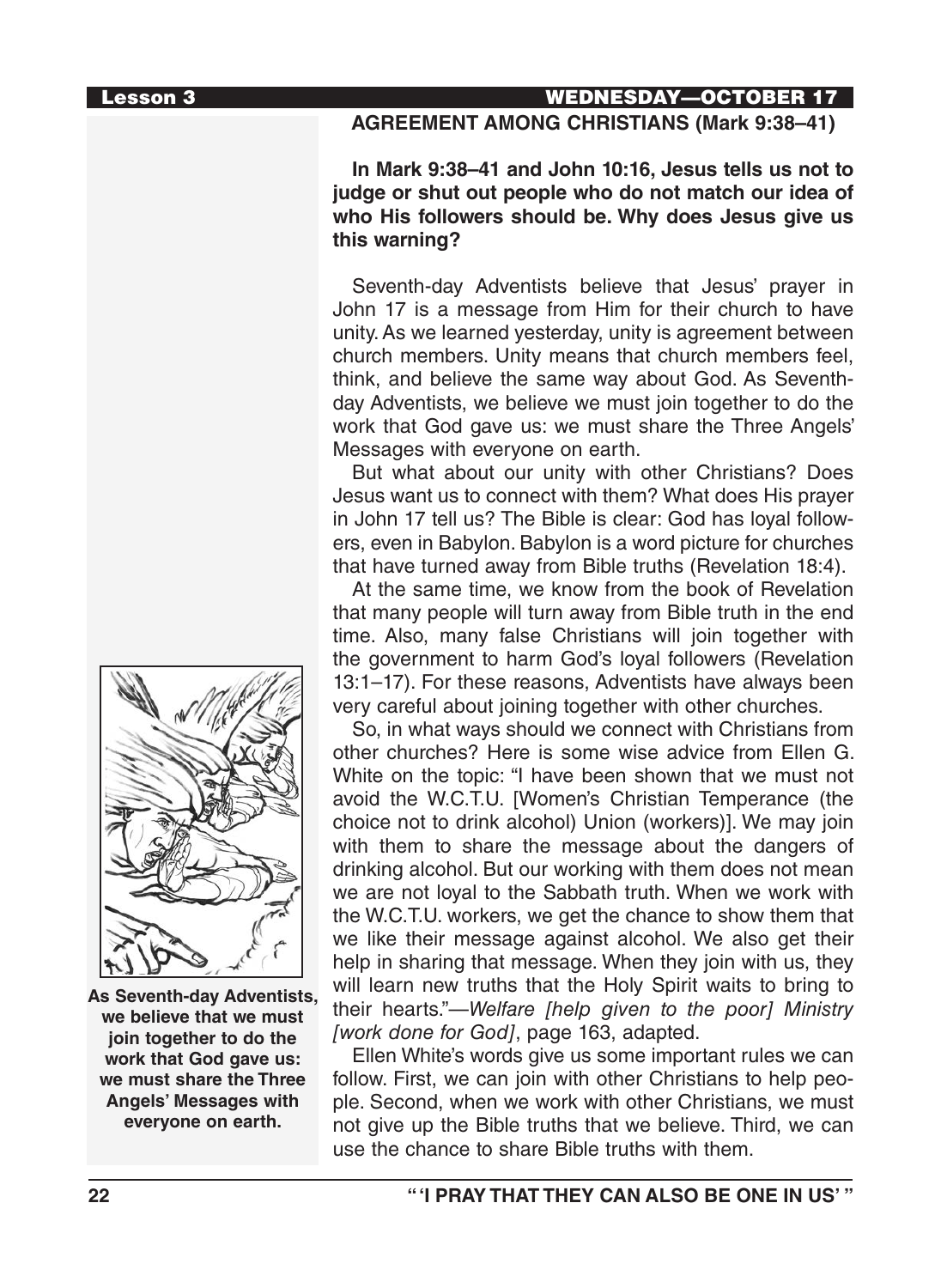# THURSDAY—OCTOBER 18 Lesson 3

#### **JESUS: A WONDERFUL EXAMPLE OF LOVE (John 13:34, 35)**

**In John 17:3, Jesus says that our having everlasting life means that we know who God is. Read 1 John 2:3–6. What do these verses say that our knowing God really means? How do we show our knowledge about God in our daily lives?**

Many people today say that they are good citizens. They obey the laws of their country. Often these same citizens will say that we do not need to worry about obeying God's law anymore. But that is not what the Bible teaches. "Our knowing God does not depend first on our obeying God's law. But our obeying God's law shows other people that we already know God and that we love Him. So, knowledge about God is important. But knowledge does not do us any good unless we use it. Knowledge about God leads us to act on what we know about Him."—Ekkehardt Mueller, *The Letters of John* (Nampa, ID: Pacific Press® Publishing Association, 2009), page 39, adapted. Jesus Himself says that our loving Him leads to our obedience (John 14:15, 21). We show our love for Jesus when we keep His law (1 John 5:2, 3).

**What new command did Jesus give His followers? Read John 13:34, 35. How does this new command connect to unity? As we learned, unity is agreement between church members. Unity also means that church members feel, think, and believe the same way about God.**

God's command to His followers to love their neighbor was not new. God gave this command to Moses (Leviticus 19:18). What is new is Jesus' command for His followers to love each other **as He loved them.** Jesus showed His followers an example of unselfish love. This love became the new way for Christians to show love.

What a wonderful example of love! Jesus' whole life showed love in action. Jesus showed us what it means to live a life of grace. Grace is God's forgiveness, mercy, and power over sin. When God's grace fills our lives, we will not live to make ourselves happy. We will serve God always. We will not be selfish. We will behave the same as Jesus. He never stopped doing good for people. He gave up anything that stood in the way of helping them. The same rules that led Jesus should lead His people in their work.

**How can we show Jesus' unselfish love to other people?**



**Jesus never stopped doing good for people. He gave up anything that stood in the way of helping them.**